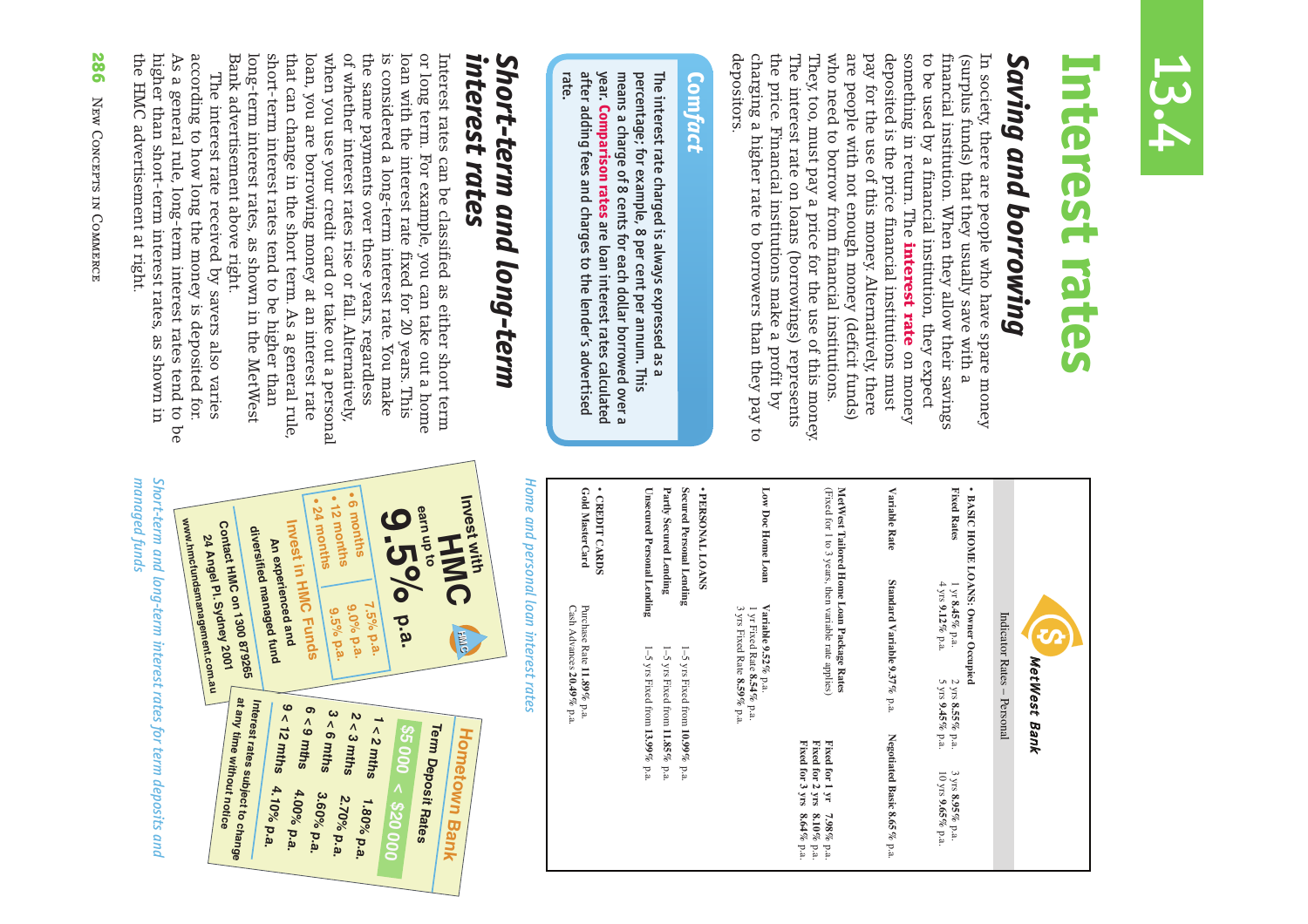#### interest rates *interest rates Fixed and variable* Fixed and variable

interest tor your loan. Once you have decided how much you want to<br>borrow, you can select one of two main rates of interest for your loan. borrow, you can select one of two main rates of Once you have decided how much you want to

- 1. Fixed interest rate -1. *Fixed interest rate* – the interest rate is set advantages are: advantages are: (fixed) for the entire term of the loan. The main (fixed) for the entire the interest rate is set of the loan. The main
- $\bullet$ protection from unexpected interest rate sõ protection from unexpected interest rate increases
- $\bullet$ budget. predictable payments, which make it easier to predictable payments, which make it easier to
- The main disadvantages are: The main disadvantages are:
- you cannot take advantage of a fall in interest sõ rates you cannot take advantage of a fall in interest
- $\bullet$ loan before the fixed term has expired. an early payout penalty if you want to clear the loan before the fixed term has expired. an early payout penalty if you want to clear the
- $\ddot{\Sigma}$ 2. Variable interest rate  $-$  the interest rate moves Variable interest rate  $-$  the interest rate moves advantages are: up or down over the term of the loan. The main advantages are: up or down over the term of the loan. The main
- you can shorten the term of your loan if you sõ  $\bullet$  if interest rates fall, your repayments reduce you can shorten the term of your loan if you if interest rates fall, your repayments reduce
- $\bullet$ penalty. maintain the higher repayment additional repayments can be made without maintain the higher repayment
- The main disadvantages are: The main disadvantages are:
- $\bullet$  $\bullet$  if interest rates increase, your repayments will rise if interest rates increase, your repayments will
- $\bullet$ agreed term. if the loan cannot be paid back within the you may be forced to increase your repayments agreed term. if the loan cannot be paid back within the you may be forced to increase your repayments

Most financial institutions also offer: Most financial institutions also offer:

- $\bullet$  $\bullet$  Combination loan  $-$  the interest is fixed for reverts to a variable rate. an initial period, usually up to 10 years, then Combination loan - the interest is fixed for reverts to a variable rate. an initial period, usually up to 10 years, then
- $\bullet$ leave the remaining \$50 000 at a variable rate. Split loan - where part of your loan is fixed leave the remaining \$50 000 at a variable rate. may decide to fix \$100 000 over seven years and may decide to fix \$100 000 over seven years and example, imagine you borrow \$150 000. You example, imagine you borrow \$150 000. You and the remaining portion is variable. For and the remaining portion is variable. For Split loan — where part of your loan is fixed

protect (hedge) against rising interest rates protect (hedge) against rising interest rates. By using either of these methods, you can try to By using either of these methods, you can try to

Dane<br>\$100.

deposits

**Teller1** 

Bank lends<br>\$100 to<br>Sarah.

Teller2

Sarah pays<br>back \$100<br>and \$20<br>interest

Teller1

Dane withdraws<br>Inis shoo and<br>Rets Sio<br>Interest:

Teller2

#### **Glossary**

adding fees and charges to the lender's advertised rates adding fees and charges to the lender's advertised rates comparison rate loan interest rates calculated after comparison rate loan interest rates calculated after

term the length of time allowed to repay a loan the annual return on invested savings; the price of money the annual return on invested savings; the price of money interest rate the annual cost of borrowing credit or interest rate the length of time allowed to repay a loan the annual cost of borrowing credit or

## **Activities**

#### **Understand**

- **2** What is meant by the terms 'surplus funds' and 'deficit **1**  funds'? What is meant by the terms 'surplus funds' and 'deficit
- interest rates. interest rates. **Explain the difference between fixed and variable** Explain the difference between and *variable*
- $\omega$ variable interest rates. variable interest rates. List the advantages and disadvantages of fixed and List the advantages and disadvantages of fixed and
- **4**  Why is the interest rate often referred to as the 'price of money'? Why is the interest rate often referred to as the 'price
- **5**  If you borrow \$10 000 for one year at 7 per cent per annum, how much do you pay in interest? annum, how much do you pay in interest? If you borrow \$10 000 for one year at 7 per cent per
- **6**  then answer these questions. then answer these questions. Examine the MetWest advertisement on page 286 and Examine the MetWest advertisement on page 286 and
- (a) What is the fixed home loan rate for owner What is the fixed home loan rate for owner (a) occupied for ten years? occupied for ten years?
- (b) What is the standard variable home loan rate for owner occupied? owner occupied? What is the standard variable home loan rate for
- (c) Which is larger, the secured or unsecured fixed personal loan rate? personal loan rate? Which is larger, the secured or unsecured fixed
- Which type of loan has the highest interest rate? (d) Which type of loan has the highest interest rate?

#### Communicate **Communicate**

- $\blacktriangleleft$ In small groups, decide whether you would prefer a **7**  In small groups, decide whether you would prefer a with the rest of the class. Choose a spokesperson to share the group's comments with the rest of the class. Choose a spokesperson to share the group's comments \$250 000 home loan. Give reasons for your selection. \$250 000 home loan. Give reasons for your selection. fixed or variable interest rate if you were taking out a fixed or variable interest rate if you were taking out a
- **8**  Using newspapers and magazines, make a collage that shows a range of interest rates from a variety of sources. shows a range of interest rates from a variety of sources. Using newspapers and magazines, make a collage that

### **eBookplus**

- **9**  account and you owe \$500 on your Commonwealth Assume you have \$1000 in a Commonwealth Keycard Mastercard. What interest are you: Mastercard. What interest are you: account and you owe \$500 on your Commonwealth Assume you have \$1000 in a Commonwealth Keycard
- (a) earning on your earning on your (a) savings
- paying on your credit (b) paying on your credit card?

in your eBookPLUS. in your eBookPLUS. **Commonwealth Bank weblink Commonwealth Bank** To help you, use the To help you, use the

your investment options Worksheet 13.3 Compare among four major banks among four major banks. your investment options **Worksheet 13.3**

*How financial institutions make a profit* How financial institutions make a profit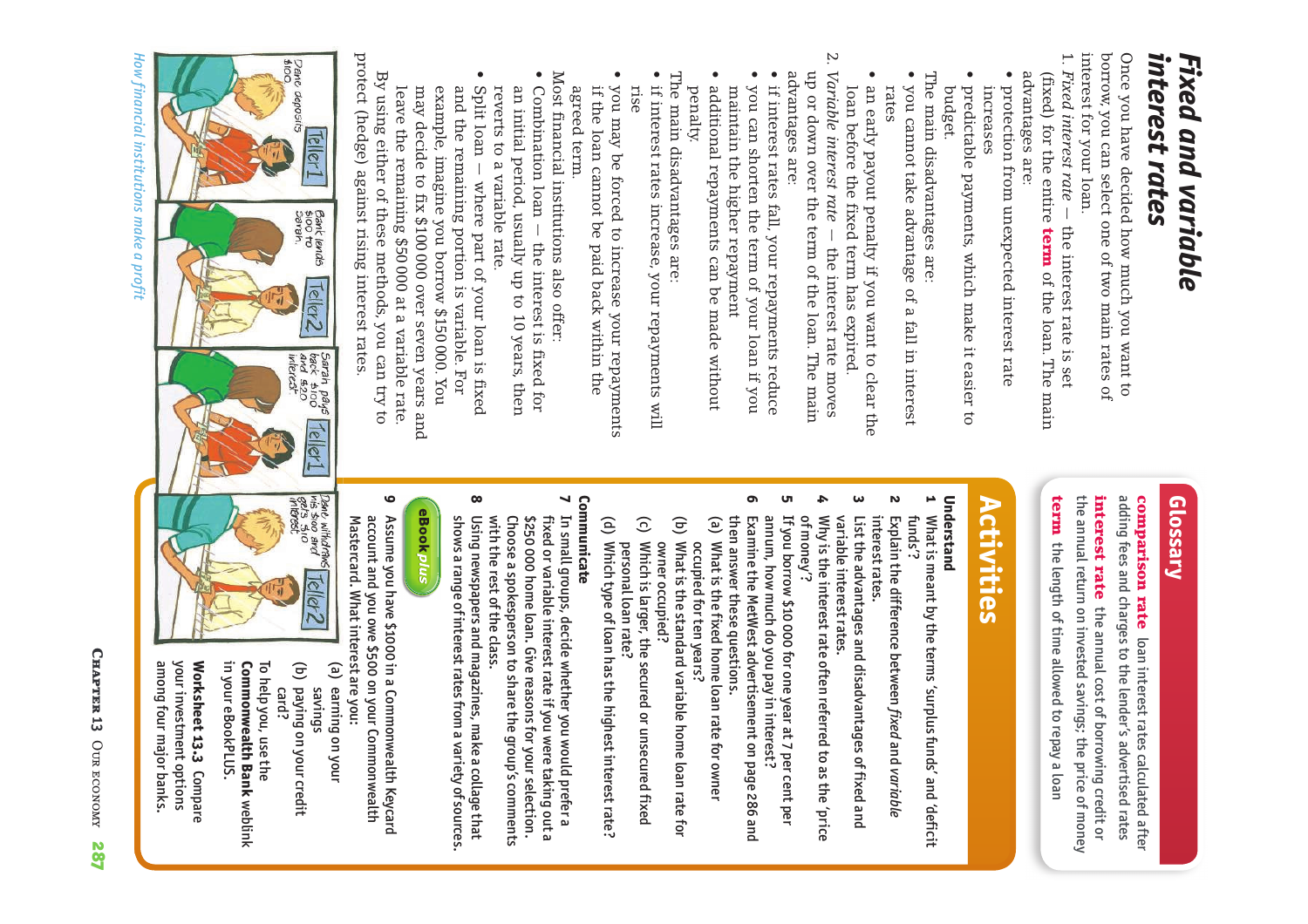## 13.5

## **falling interest rates Effects of rising and iffects of rising and** ling interest rates

'This is bad news. We won't be able to afford a home loan.'

'This is bad news. We won't<br>be able to afford a

the opposite effect. Consequently, the attractive and borrowing relatively more rates make saving relatively more borrower. depend on whether you are a saver or a effect of an interest rate rise or fall will expensive. Falling interest rates have financial decisions. Rising interest depend on whether you are a saver or a effect of an interest rate rise or fall will the opposite effect. Consequently, the expensive. Falling interest rates have attractive and borrowing relatively more rates make saving relatively more financial decisions. Rising interest directly affect consumer and personal directly affect consumer and personal Rising and falling interest rates will Rising and falling interest rates will

# The repayment of debt *The repayment of debt*

interest rates are low, people are willing to borrow consumer's ability to repay a loan. For example, when because they find it relatively easy to repay their debt. because they find it relatively easy to repay their debt. interest rates are low, people are willing to borrow consumer's ability to repay a loan. For example, when The level of interest rates has a direct effect on a The level of interest rates has a direct effect on

interest rates affects *interest rates affects* 

'This is good news. Our superannuation fund will make a better return.'

superannuation fund will make "This is good news. Our

better return.

shares and put the money into a term shares and put the money into a term 'I think we should sell some of our 'I think we should sell some of our deposit.'

decision making. *decision making.* personal finance *personal finance*  consumers and *consumers and A rise or fall in*  A rise or fall in

## **Case** *study*

#### The Vlahos family **The Vlahos family**

pressure of high mortgage repayments as well as Bank may drop interest rates in the future. used to pay for it. The Vlahos family is feeling the used to pay for it. The Vlahos family is feeling th mortgage for \$275 000; most of Kathy's wage is mortgage for \$275 000; most of Kathy's wage is in the area. The family has just taken out a in the area. The family has just taken out a work full time, and the children go to school work full time, and the children go to school home in Caroline Springs. Chris and Kathy both home in Caroline Springs. Chris and Kathy both The Vlahos family has just moved into a new The Vlahos family has just moved into a new  $\overline{\phantom{0}}$ 

**Home-loan repayments calculator — fortnightly** Home-loan repayments calculator — fortnightly

**SALE** 

risen significantly over the past few months. and petrol have meant that living expenses have fruit and vegetables, private health insurance the cost of education, food, utilities and keeping mortgage of 7.25%, but hopes that the Reserve mortgage of 7.25%, but hopes that the Reserve The family currently pays an interest rate on the The family currently pays an interest rate on the risen significantly over the past few months. and petrol have meant that living expenses have fruit and vegetables, private health insurance two cars on the road. Increases in the price of two cars on the road. Increases in the price of the cost of education, food, utilities and keeping Bank may drop interest rates in the future.

| Loan \$       |         |        |        |        |         | Interest rate $\%$ |         |         |         |          |         |
|---------------|---------|--------|--------|--------|---------|--------------------|---------|---------|---------|----------|---------|
|               | ូ<br>ហំ | 5.75   | 6.0    | 6.25   | င့်     | 6.75               | ΣΟ      | 7.25    | 75      | 7.75     | 8.0     |
| 100000        | 307.04  | 314.55 | 322.15 | 329.83 | 337.60  | 345.46             | 353.39  | 361.40  | 369.50  | 377.66   | 385.91  |
| <b>125000</b> | 383.80  | 393.19 | 402.69 | 412.29 | 422.00  | 431.82             | 441.74  | 451.75  | 461.87  | 472.08   | 482.39  |
| 150 OOC       | 460.57  | 471.83 | 483.23 | 494.75 | 506.40  | 518.18             | 530.09  | 542.10  | 554.24  | 566.50   | 578.87  |
| <b>175000</b> | 537.33  | 550.47 | 563.77 | 577.21 | 590.80  | 604.54             | 618.44  | 632.45  | 046.61  | 660.92   | 675.35  |
| 200000<br>I   | 014.10  | ET629  | 644.31 | /9699  | 675.20  | 06'069             | 706.79  | 722.80  | 738.98  | 755.34   | 771.83  |
| 225000        | 690.86  | 707.75 | 724.85 | 742.13 | 759.60  | 777.26             | 795.14  | 813.15  | 831.35  | 94.9.76  | 868.31  |
| 25000C        | 767.63  | 786.39 | 805.39 | 824.59 | 00'778  | 863.62             | 883.49  | 903.50  | 223.72  | 81.41.18 | 62**96  |
| 275 00C       | 844.39  | 865.03 | 885.93 | 907.05 | 028.40  | 86'676             | 971.84  | 993.85  | 1016.09 | 1038.60  | 1061.27 |
| 300000        | 951.16  | 943.67 | 17996  | 189.51 | 1012.80 | 1036.34            | 1060.19 | 1084.20 | 1108.46 | 1133.02  | 1157.75 |